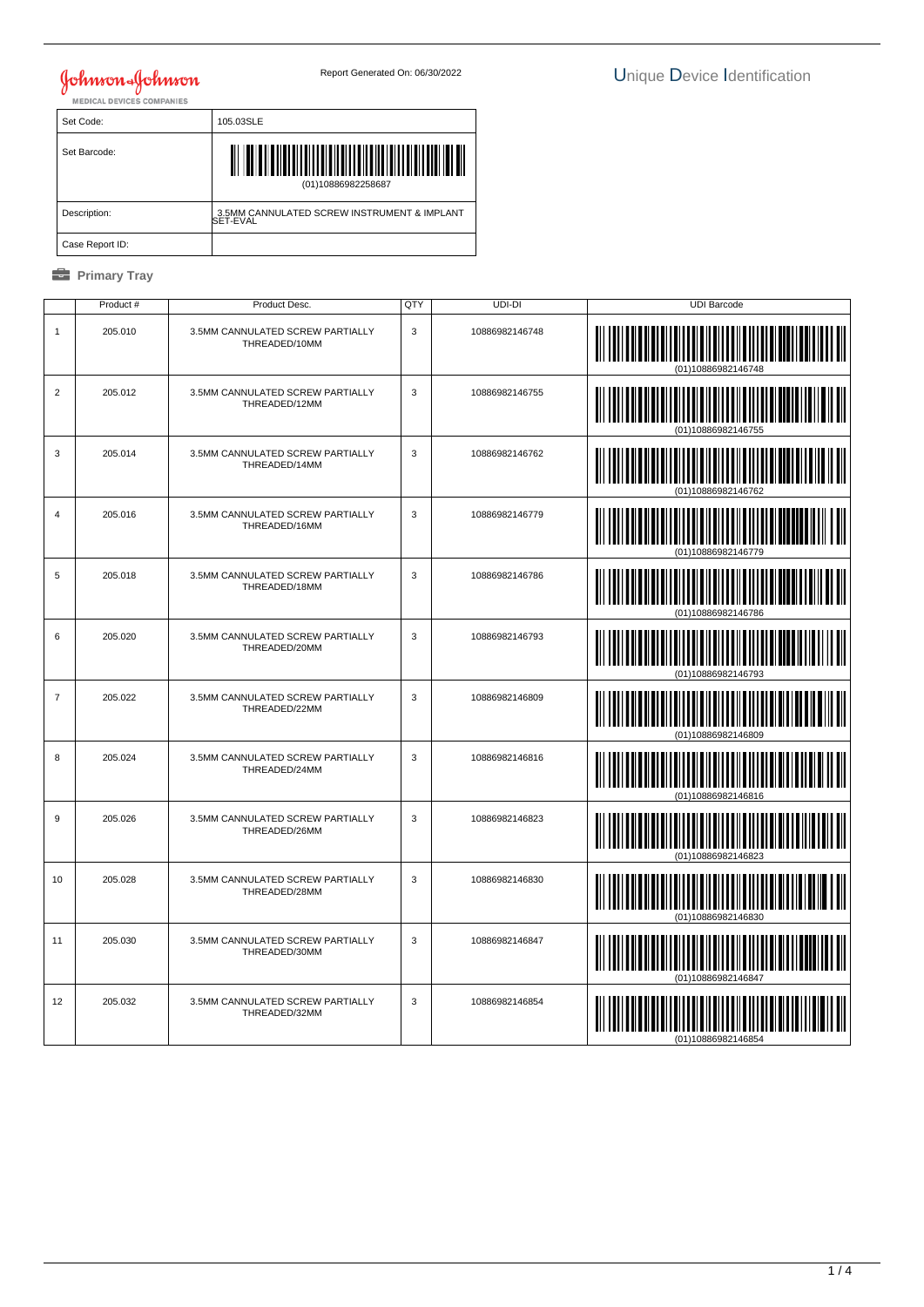Set Code: 105.03SLE Set Barcode: (01)10886982258687 │ Description: | 3.5MM CANNULATED SCREW INSTRUMENT & IMPLANT<br>SET-EVAL Case Report ID:

|    | Product # | Product Desc.                                               | QTY            | UDI-DI         | <b>UDI Barcode</b> |
|----|-----------|-------------------------------------------------------------|----------------|----------------|--------------------|
| 13 | 205.034   | 3.5MM CANNULATED SCREW PARTIALLY<br>THREADED/34MM           | 3              | 10886982146861 | (01)10886982146861 |
| 14 | 205.036   | 3.5MM CANNULATED SCREW PARTIALLY<br>THREADED/36MM           | 3              | 10886982146878 |                    |
| 15 | 205.038   | 3.5MM CANNULATED SCREW PARTIALLY<br>THREADED/38MM           | 3              | 10886982146885 |                    |
| 16 | 205.040   | 3.5MM CANNULATED SCREW PARTIALLY<br>THREADED/40MM           | 3              | 10886982146892 |                    |
| 17 | 205.042   | 3.5MM CANNULATED SCREW PARTIALLY<br>THREADED/42MM           | $\mathsf 3$    | 10886982146908 |                    |
| 18 | 205.044   | 3.5MM CANNULATED SCREW PARTIALLY<br>THREADED/44MM           | 3              | 10886982146915 | (01)10886982146915 |
| 19 | 205.046   | 3.5MM CANNULATED SCREW PARTIALLY<br>THREADED/46MM           | 3              | 10886982146922 | (01)10886982146922 |
| 20 | 205.048   | 3.5MM CANNULATED SCREW PARTIALLY<br>THREADED/48MM           | 3              | 10886982146939 |                    |
| 21 | 205.050   | 3.5MM CANNULATED SCREW PARTIALLY<br>THREADED/50MM           | 3              | 10886982146946 |                    |
| 22 | 219.98    | WASHER 7.0MM                                                | 6              | 10886982156280 | (01)10886982156280 |
| 23 | 310.67    | 2.7MM CANNULATED DRILL BIT/QC 160MM                         | $\overline{2}$ | 10886982186898 |                    |
| 24 | 310.86    | CANNULATED COUNTERSINK F/3.5MM & 4.0MM<br>CANNULATED SCREWS | $\mathbf{1}$   | 10886982187024 | (01)10886982187024 |
| 25 | 311.39    | CANNULATED TAP FOR 3.5MM CANNULATED<br>SCREWS/146MM         | $\mathbf{1}$   | 10886982187376 |                    |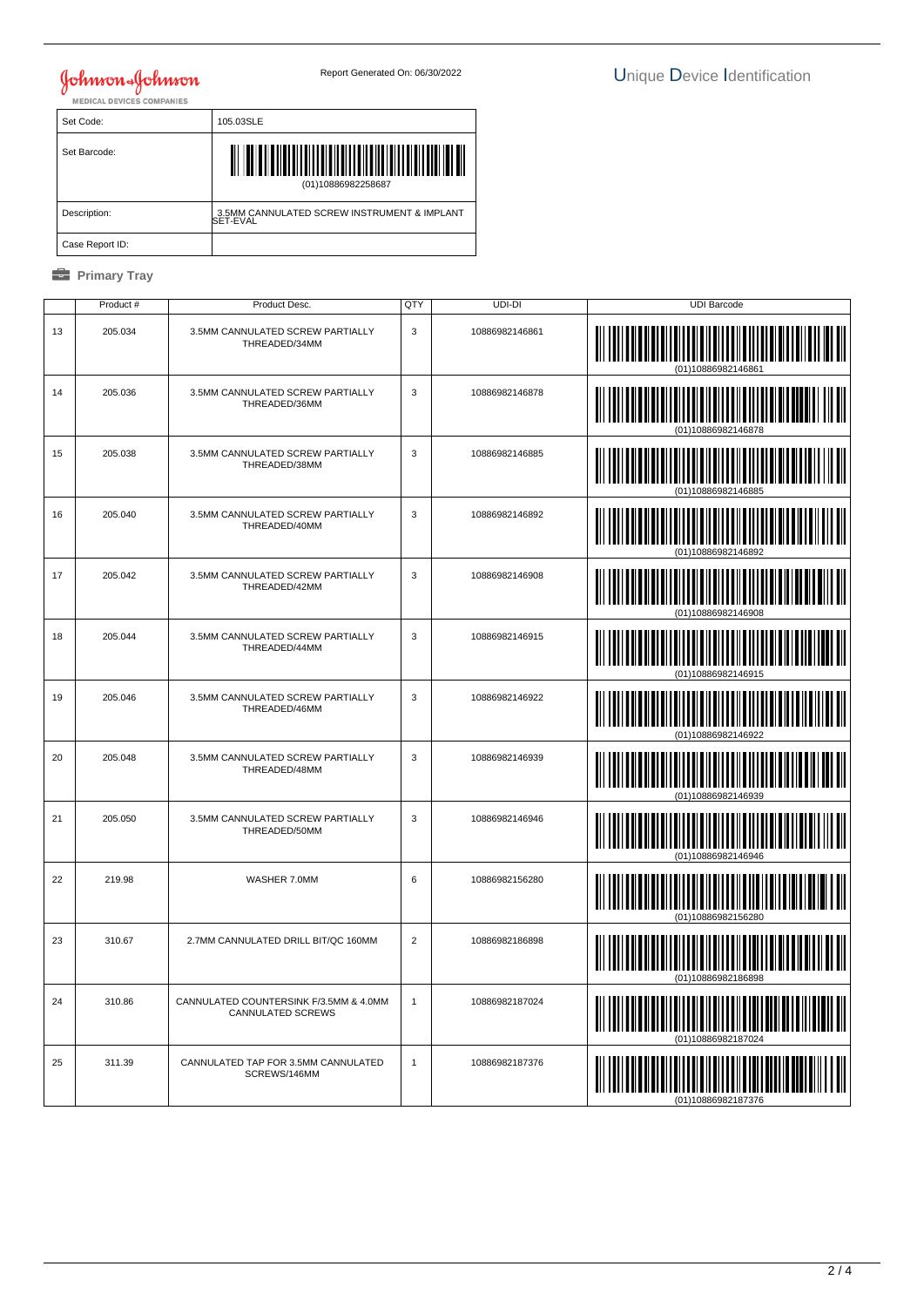Set Code: 105.03SLE Set Barcode: (01)10886982258687 │ Description: | 3.5MM CANNULATED SCREW INSTRUMENT & IMPLANT<br>SET-EVAL Case Report ID:

|    | Product# | Product Desc.                                                 | QTY          | UDI-DI         | <b>UDI Barcode</b>                              |
|----|----------|---------------------------------------------------------------|--------------|----------------|-------------------------------------------------|
| 26 | 311.43   | HANDLE WITH QUICK COUPLING, SMALL                             | $\mathbf{1}$ | 10886982187390 |                                                 |
| 27 | 312.28   | 3.5MM/2.5MM DOUBLE DRILL SLEEVE                               | $\mathbf{1}$ | 10886982187703 | (01)10886982187703                              |
| 28 | 312.35   | 2.7MM/1.25MM DOUBLE DRILL SLEEVE                              | $\mathbf{1}$ | 10886982187734 |                                                 |
| 29 | 312.85   | 3.5MM/2.7MM DRILL GUIDE WITH STOP, WITH<br><b>TWO INSERTS</b> | 1            | 10886982187956 |                                                 |
| 30 | 314.03   | SMALL HEXAGONAL SCREWDRIVER SHAFT                             | $\mathbf{1}$ | 10886982188380 |                                                 |
| 31 | 314.08   | <b>HOLDING SLEEVE</b>                                         | $\mathbf{1}$ | 10886982188472 |                                                 |
| 32 | 314.29   | CANNULATED 2.5MM HEXAGONAL<br><b>SCREWDRIVER</b>              | 1            | 10886982188762 | (01)10886982188762                              |
| 33 | 319.15   | CANNULATED SCREW MEASURING DEVICE FOR<br>3.5MM & 4.0MM        | $\mathbf{1}$ | 10886982190048 |                                                 |
| 34 | 319.25   | 1.35MM CLEANING BRUSH                                         | $\mathbf{1}$ | 10886982190093 |                                                 |
| 35 | 319.38   | 1.25MM CLEANING STYLET                                        | $\mathbf{1}$ | 10886982190246 | (01)10886982190246                              |
| 36 | 319.97   | <b>SCREW FORCEPS</b>                                          | $\mathbf{1}$ | 10886982190352 |                                                 |
| 37 | 690.499  | 3.5MM CANNULATED SCR INSTR AND IMPLANT<br>SET GRAPHIC CASE    | $\mathbf{1}$ | 10886982254146 | <b>                  </b><br>(01)10886982254146 |
| 38 | 900.721  | 1.25MM NON-THREADED GUIDE WIRE 150MM                          | 10           | 10886982256324 |                                                 |